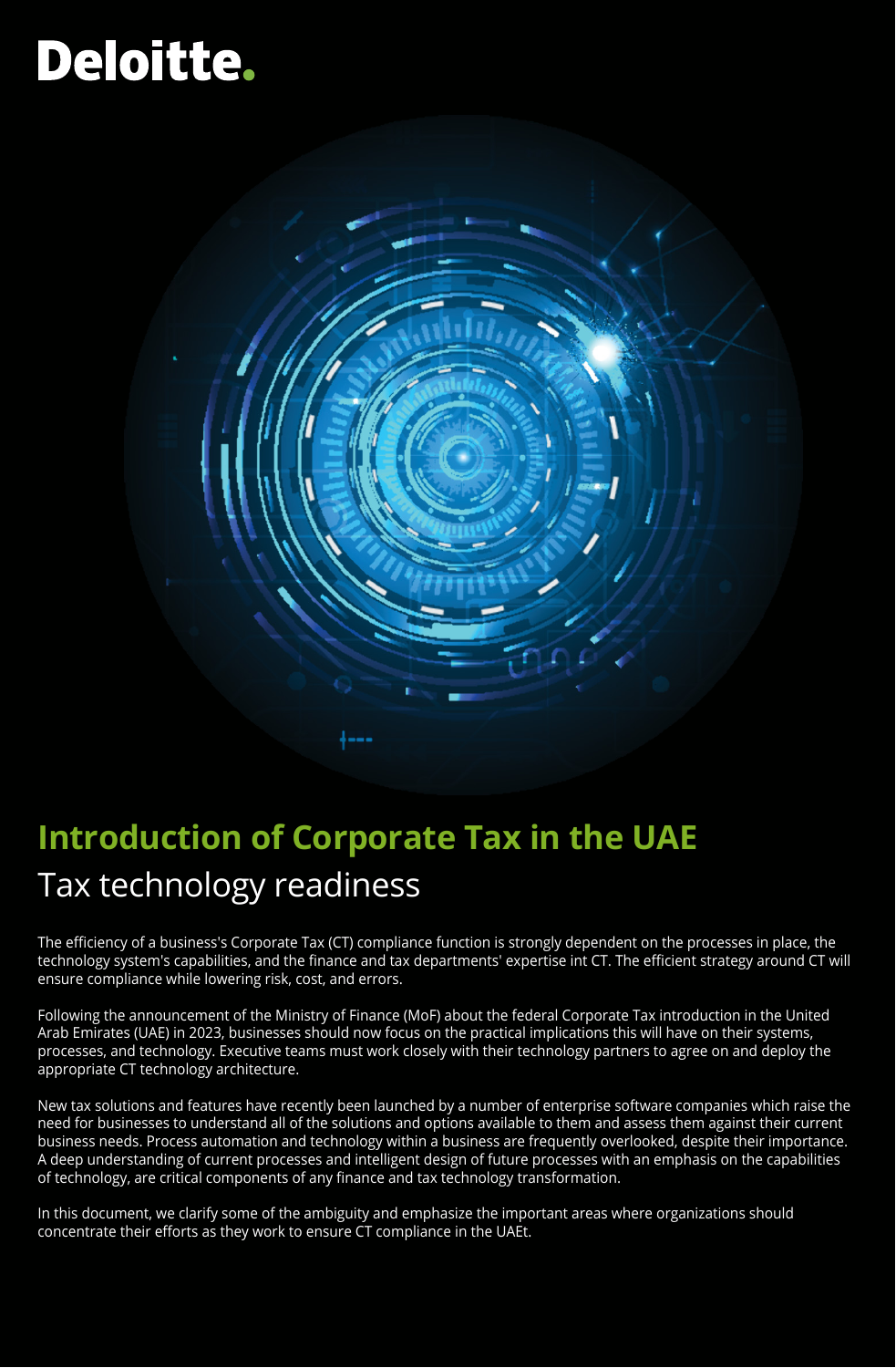# **Your current operational landscape**

When preparing for the transition to CT, UAE businesses must consider the following factors to ensure readiness from a technology perspective.



#### **Extent of integration of current business processes**

UAE organizations, especially the small and medium-sized businesses, have often managed many of their wider financial processes such as deductible and non-deductible expenses, inter-company transactions, and petty cash transactions outside their core transactional finance system. The introduction of CT is likely to encompass these types of transactions and thus businesses may have more than just their main financial accounting system to think about.

# **Existing IT architecture**

The complexity of a business's existing IT architecture will have a large influence on how straightforward it will be to update for the introduction of CT. Below are typical scenarios:

#### **Simple architecture**

One mainstream Enterprise Resource Planning (ERP) (e.g., a recent implementation of Oracle/SAP with existing CT capability from another jurisdiction) with minimum customization being used for all the processes impacted by the CT introduction. Updates will be focused on enabling or customizing the existing CT and reporting functionality.

#### **Medium complexity architecture**

Two or three systems are being used for all the processes impacted by the CT introduction, or the CT capability (calculation and reporting) of the existing systems is limited. Additional system configuration time and effort is required where there is more than one system in use. Care must also be taken to ensure that the CT configuration of each existing system is consistent.

#### **High complexity architecture**

Multiple systems are being used, including older linked finance systems, and the systems have multiple interfaces with the financial management and accounting systems. Additionally, the CT capability (calculation and reporting) is not standard across the systems and may be limited. Older finance systems may not offer the automated CT functionality required and therefore may need to be updated as part of a systems upgrade project. The use of many ERP systems multiplies the configuration and effort required when establishing the CT system logic. Furthermore, the work required around process flows and the points of data integration will be similarly increased.



#### **IT knowledge**

The extent of knowledge of existing IT systems within the organization can make a big difference when implementing the functionality critical for CT. Organizations which have highly customized finance solutions are often very dependent on the 'in-house' knowledge or long-term service partner relationships. Therefore, it is important to include the right stakeholders when planning to implement major CT changes that will impact many business processes at the same time.



# **Automation of CT processes**

It is important to determine the extent of the CT process automation that an organization wants to achieve immediately (at the beginning of the CT mandate) and the level of automation desired over the long term. As an example, an organization may be focused on automating the majority of processes as part of an initial implementation but may defer automation of more complex transactions that demand increased resources until current processes have been fully established.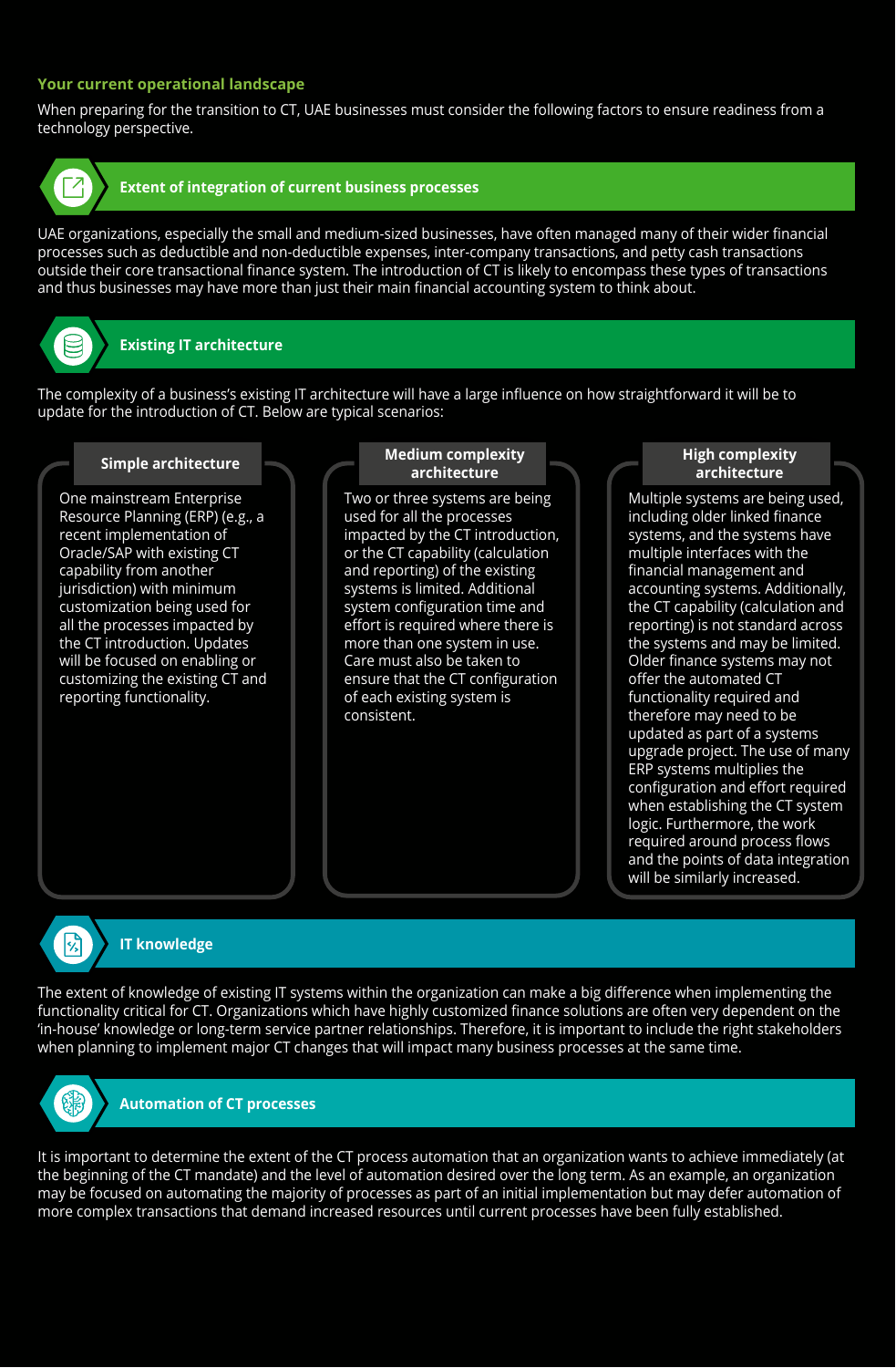

#### **Options for technology enablement**



# **Invest in existing systems**

The majority of current ERP systems offer automated CT determination and reporting functionality, and we expect that using this native functionality will be the most common approach for companies in the UAE to enable their finance systems to deal effectively with the new CT system.

When enabling CT functionality in existing systems, it is preferable to use the standard, 'out of the box' functionality where possible. The complexity of an organization may mean that some configuration of the finance system is required, but it is important to recognize that customization will increase the maintenance burden compared to a more standard approach.

Older finance systems may offer less inbuilt functionality for an automated direct tax calculation and this should be factored into preparations for change.



#### **Take advantage of planned investment or upgrades in finance systems**

Where finance system projects are underway in the business, there is an opportunity to include tax in the work plan such that CT is included alongside the other activities of the business. A project to implement a new financial system or additional system functionality can take advantage of the economies of scale provided when similar activities are taking place in other areas of the business.

#### **Balance automated and manual effort**

Successful CT implementations will appropriately balance the automated and manual effort in end-to-end processes. When automating a process, businesses should weigh up the cost of automation against the perceived benefit. In many cases where there are one-off or complex transactions, manual processes may be more beneficial and cost effective than attempting to automate.



#### **Make use of tax specific third-party solutions**

Tax software vendors have recently enhanced their product suites by adding tax functionality and reporting capabilities. Enhancements to these tax-specific systems offer a number of ways to automate and decrease spreadsheet-based operations, which are prone to bringing problems into a company's tax accounting, compliance, and reporting. These solutions can provide automation capability beyond that available within typical finance systems. Third-party solutions offer an interesting alternative to investing in existing systems, but careful consideration is recommended to determine whether a third-party solution is suitable and necessary before implementing.



#### **Consider leveraging adviser relationships**

Outsource providers typically have standard methodologies and technologies for consolidation, processing, and reporting of CT information. Businesses can choose to leverage this approach as an alternative to investing internally in compliance and reporting solutions.

Businesses will still need to provide the source transactional data to an outsource provider and ensure that sensible tax decisions have been made, so it is still likely that CT businesses will need to invest in existing systems.

Do not underestimate the overall CT reporting process, i.e., the time taken to consolidate, test, and get comfortable with the figures extracted from finance systems that will be submitted to tax authorities.